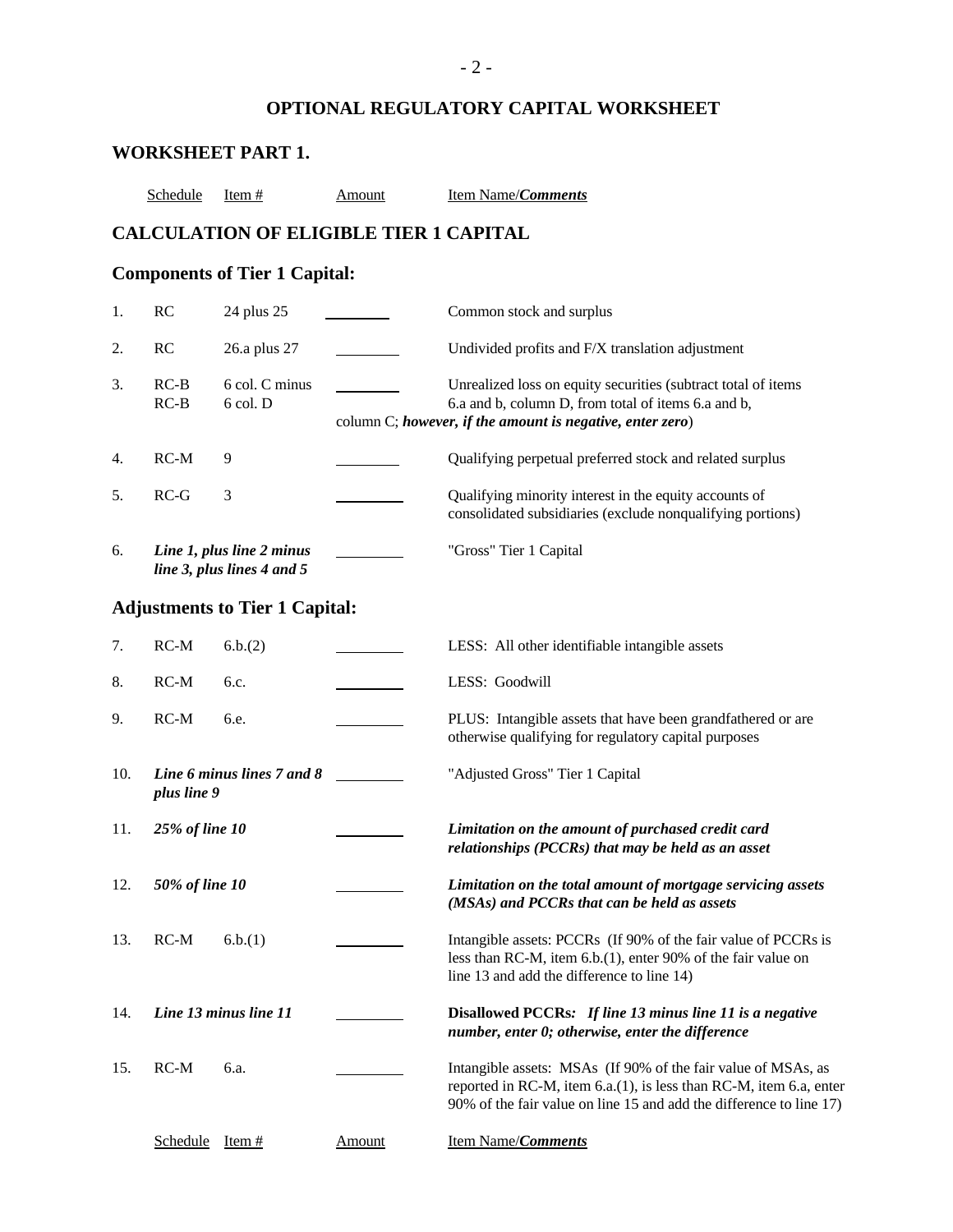| 16. | Line 15 plus the lesser<br>of line 11 or line 13 | MSAs plus the qualifying portion of PCCRs                                                                                                                  |
|-----|--------------------------------------------------|------------------------------------------------------------------------------------------------------------------------------------------------------------|
| 17. | Line 16 minus 12                                 | Disallowed MSAs and PCCRs based on an aggregate limitation<br>(If line 16 minus line 12 is a negative number, enter 0; otherwise,<br>enter the difference) |
| 18. | $RC-F$<br>Memo 1                                 | Disallowed deferred tax assets                                                                                                                             |
| 19. | <b>Sum of lines 14, 17 and 18</b>                | Total disallowed MSAs, PCCRs and deferred tax assets <sup>1</sup>                                                                                          |
| 20. | Line 10 minus line 19                            | <b>Tier 1 Capital</b> (report in Schedule RC-R, item 3.a.(1))                                                                                              |

#### **CALCULATION OF ELIGIBLE TIER 2 CAPITAL**

#### **Components of Tier 2 Capital:**

| 21. | $RC-R$<br>2.a                              | Portion of qualifying subordinated debt and intermediate-term<br>preferred stock and related surplus that is includible in Tier 2 capital |
|-----|--------------------------------------------|-------------------------------------------------------------------------------------------------------------------------------------------|
| 22. | $RC-R$<br>2.b                              | Portion of other qualifying limited-life capital instruments that is<br>includible in Tier 2 capital                                      |
| 23. | RC.<br>23 minus<br>$RC-M$<br>9             | Cumulative perpetual preferred stock                                                                                                      |
| 24. | $RC-M$                                     | Mandatory convertible debt, net of common or perpetual preferred<br>stock dedicated to redeem the debt                                    |
| 25. | <b>Sum of lines 21, 22, 23</b><br>and $24$ | Tier 2 capital components BEFORE the addition of qualifying<br>allowance for loan and lease losses $(ALLL)^2$                             |

#### **Calculation of Risk-Weighted Assets:**

| 26.                            | "Gross" risk-weighted      |        | "Gross" Risk-Weighted Assets excluding assets deducted for       |
|--------------------------------|----------------------------|--------|------------------------------------------------------------------|
|                                | assets from Worksheet      |        | capital purposes, but before deducting any excess (disqualified) |
|                                | Part 2, Row 28 [or from    |        | allowance for loan and lease losses and any allocated transfer   |
|                                | bank's own calculation     |        | risk reserve.                                                    |
|                                | of "gross" risk-weighted   |        |                                                                  |
|                                | assets excluding assets    |        |                                                                  |
| deducted for capital purposes, |                            |        |                                                                  |
|                                | but before deducting any   |        |                                                                  |
| excess (disqualified) ALLL     |                            |        |                                                                  |
|                                | and any allocated transfer |        |                                                                  |
|                                | risk reserve]              |        |                                                                  |
|                                | Schedule<br>Item $#$       | Amount | Item Name/ <i>Comments</i>                                       |

#### **Constraint on Allowance for Loan and Lease Losses (ALLL):**

 $1$  Banks should add to this line the amount of any other assets that must be deducted when determining Tier 1 capital in accordance with the requirements of their primary federal supervisory authority.

 $2$  Banks that file FFIEC 034 may add the amount shown on RC, item 28.b, to this sum  $-$  losses deferred pursuant to 12 U.S.C. 1823(j).